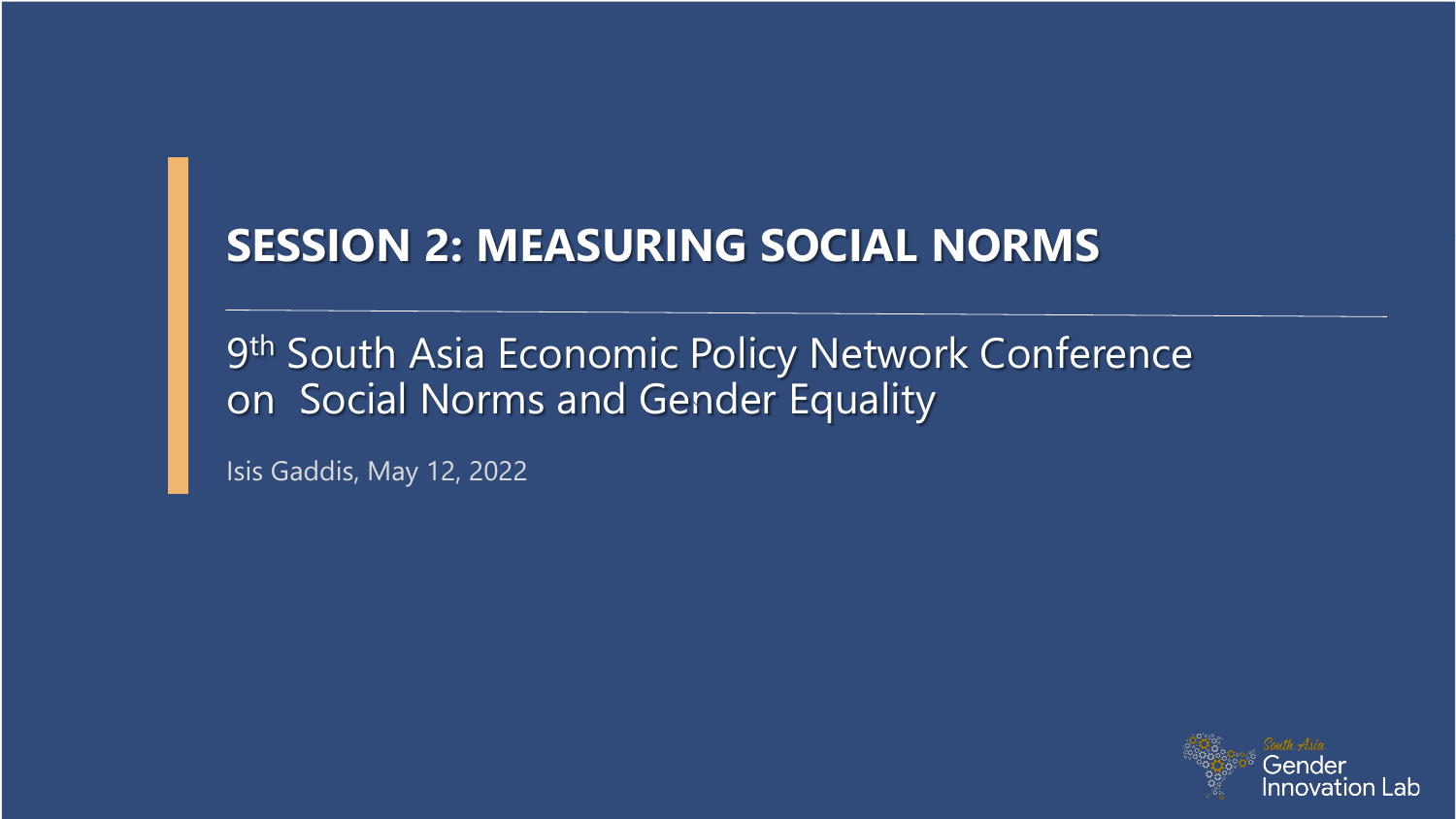## **Recap of the session**

- 4 excellent and insightful contributions
- Cover a broad range of topics
	- RCT of an intervention to increase teachers' support for women's rights through a visual narrative and gender rights curriculum (Mehmood, Naseer and Chen 2022; Pakistan)
	- Analysis of the intersectionality of caste, class and gender; pluralistic ignorance (Dasgupta and Datta 2022; India)
	- Validation study of the G-NORM (Gender Norms) scale to measure gender norms (Sedlander et al. 2022; Nepal)
	- Analysis of the relationship between gender role attitudes and employment outcomes / between mobility constraints and sexual harassment in public spaces (Mancini and Orlando 2022; Pakistan)
- Common thread: novel measures of gender role attitudes/social norms on gender
	- Survey measures of gender attitudes, Implicit Association Tests (gender IAT) and revealed preference measures (i.e., teachers' willingness to sign petitions, students' behavior in strategic games)
	- Vignettes
	- G-NORM scale
	- Specialized modules in multi-topic household surveys
- Testimony of recent progress towards the measurement of gender role attitudes and social norms on gender

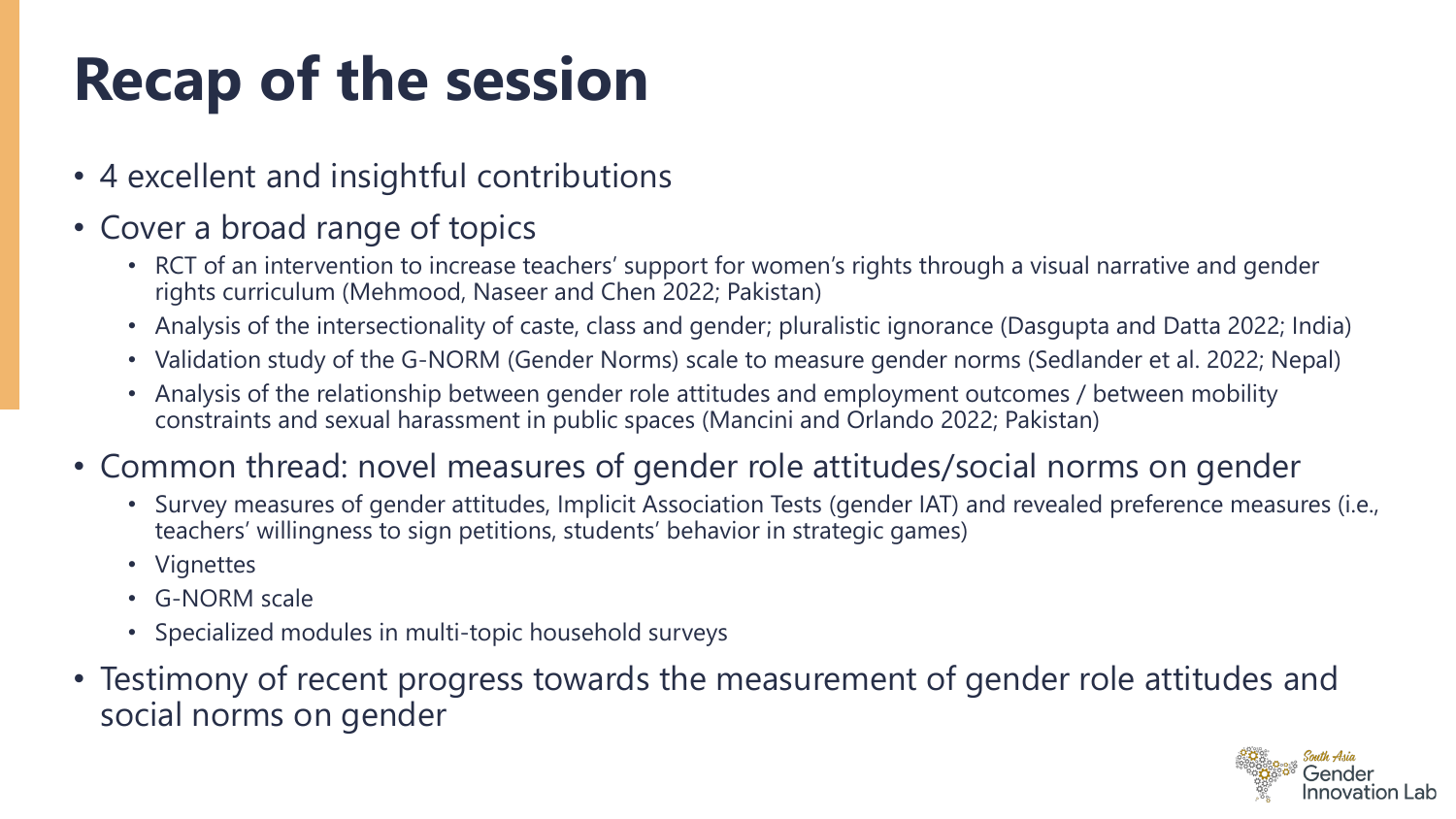# **Reflections on policy implications**

- Even short interventions can shift gender role attitudes and behaviors
	- A one-time movie screening + discussion + Q&A (< 5 hours in total) in Pakistan was able to affect teachers' and students' attitudes on gender and students' behaviors in strategic games 10 months post interventions
	- Points to the important role of TV/social media
- Need to engage men and boys
	- Study in Peshawar shows husbands, fathers and fathers in-law are the key decision makers on women's work, education and marriage decisions
- Intersectionality matters and requires consideration in development programming
	- Studies for Nepal and India both show that gender norms vary signficantly by caste, wealth, etc.
- Collectively, the studies (and related literature) suggest that we may have to rethink how we roll out and target development programs
	- More 'big push' interventions that can lead to a new (more egalitarian) equilibrium
	- Though this may conflict with other principles, e.g., equitable geographic targeting

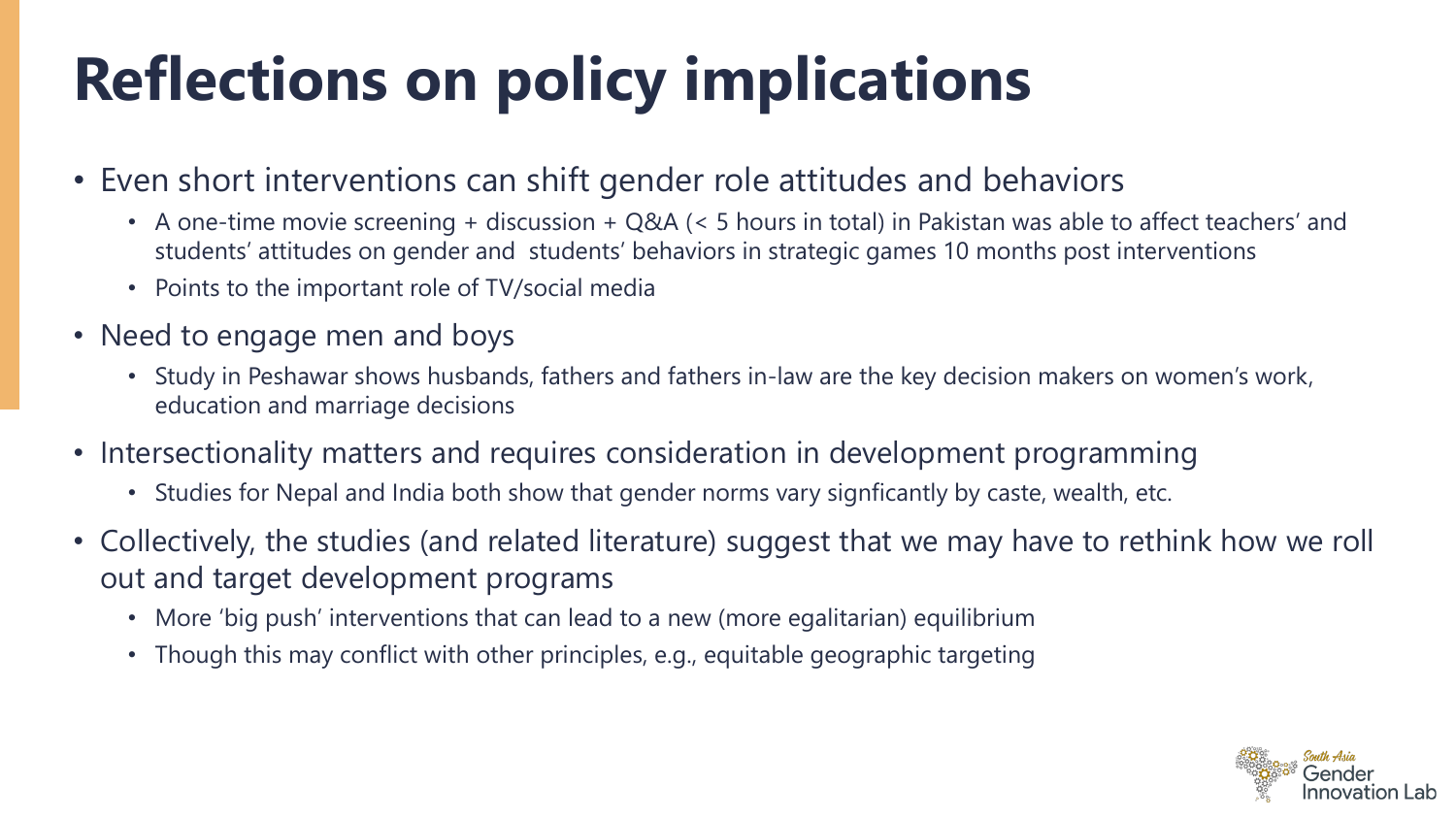## **Areas for future research**

- How to avoid social desirability bias in surveys in contexts with traditional norms?
	- Evidence that women often respond negatively to survey questions about "work" and "employment" (even if engaged in these activities) if there is stigma attached
	- May lead to an overestimation of the relationship between social norms and employment (or other relevant outcomes)
- What norms are binding for specific outcomes?
	- Different norms can produce similar outcomes (e.g., male breadwinner model, female seclusion  $\rightarrow$  employment)
- Who is the 'reference group' for a given social norm? Does it change with media access?
- At what ages are norms most malleable? What is the best age to intervene?
	- Recently, a lot of emphasis on adolescents. What about younger children?
- What is the relationship between legislative reforms and social norms change?
	- Suggestive evidence that laws 'lead' social norms, but legislative reforms often also reflect societal change
	- Is enforcement the missing link?
- Why are regressive gender norms more binding for some outcomes than others?
	- Recent South Asia Economic Focus chapter 'Reshaping Norms' argues that regressive gender attitudes have not been a binding constraint for women's educational attainment (in several South Asian countries)
	- What makes education so different from employment?